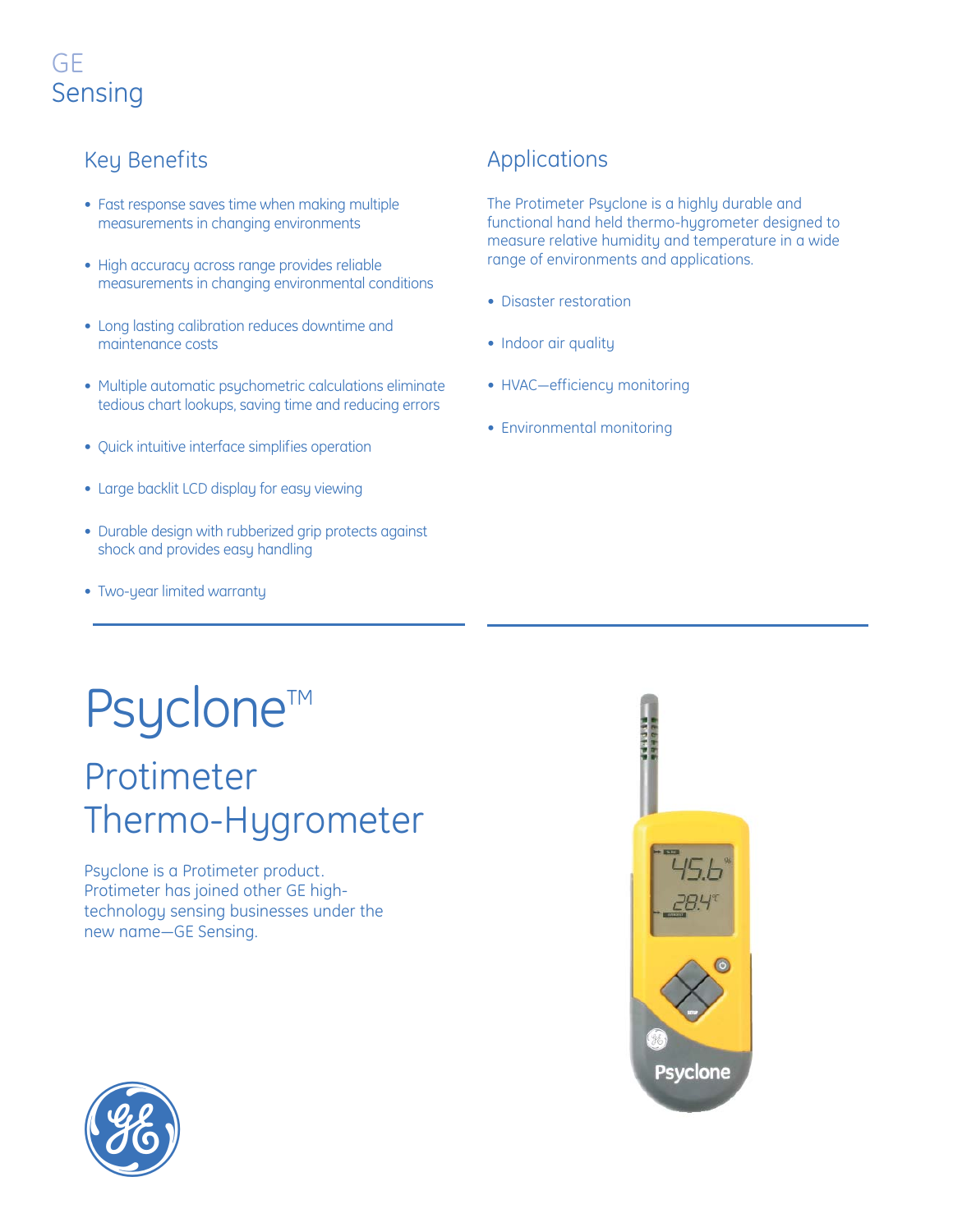#### GE Sensing

#### Fast Response for a Variety of **Measurements**

When measuring humidity and temperature in a range of different environments, it is essential that you have an instrument that responds quickly to those changes. The Psyclone thermo-hygrometer not only responds quickly, it also measures a variety of parameters:

- Percent relative humidity (% RH)
- Temperature (°F or °C)
- Grains per pound (GPP)
- Gram/kilograms (g/kg)
- Dew point temperature (°F or °C)
- British thermal units/pound (BTU/lb)
- Wet bulb temperature (°F or °C)
- Parts per million by weight (ppmw)
- Kilocalorie/kilogram (Kcal/kg)
- Surface temperature (°F or °C)
- Surface proximity to dew point (°F or °C)





#### Flood Damage Restoration

Accurately measuring the atmospheric conditions during building dry down is key to ensuring drying equipment is used efficiently. Psyclone rapidly responds to changes in humidity and temperature while calculating the specific humidity readings to reduce errors and save time. During hot air drying, Psyclone also calculates enthalpy to maximize equipment performance.

#### Building Surveys

Psyclone is ideal for condensation risk assessment and diagnosis applications. Using the optional surface temperature sensor, the meter can display actual surface temperature and dew point temperatures. This feature helps determine whether a moist surface is due to condensation or other sources. For example, negative temperature differences confirm condensation, whereas positive differences confirm condensation is not occurring

#### HVAC/R System Validation

Psyclone is specifically designed with time saving features for the HVAC technician or building maintenance professional concerned with HVAC performance validation. Using the percent relative humidity (% RH) and temperature measurements as inputs, Psyclone calculates the necessary derived psychometric parameters, such as enthalpy, dew point, and wet bulb temperatures needed to assess and troubleshoot the performance and energy efficiency of any HVAC system.

*Rear view of the Psyclone shows a convenient belt clip and wall hanging mount*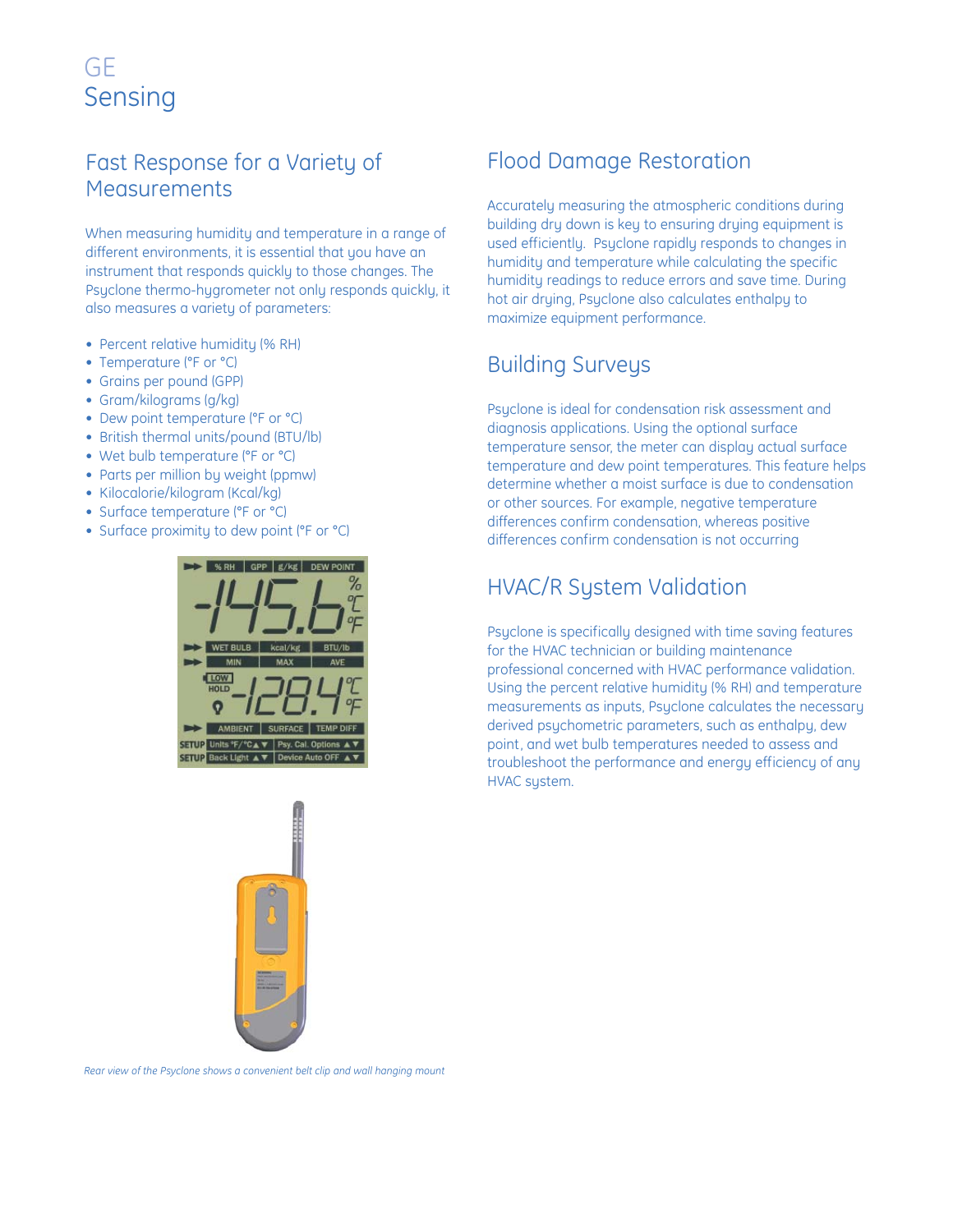#### GE Sensing

# Psyclone Specifications

**Power** 2 x AA 1.5 V batteries

**Enclosure Material** Polycarbonate with silicone rubber boot

**Dimensions** 6.5 in x 2.5 in x 1.2 in (165 mm x 65 mm x 30 mm)

**Weight** 7 oz (200 g)

**Display** Outputs measurements in °F or °C, user-selectable

**Front Panel Keys** Rubber function keys



**Probe Humidity Measurement Range** 1.0 - 99.0% (non condensing)

**Humidity Precision** ± 2% (10% to 90% @ 25°C/77°F)

**Operating Temperature Range** 32°F to 122°F (0°C to 50°C)

**Probe Temperature Measurement Range** -4°F to 185°F (-20°C to 85°C)

**Temperature Accuracy** ± 0.5°C (32°F to 122°F or 0°C to 50°C)

#### **Sensor Calibration** The sensor is calibrated using dedicated equipment that is calibrated according to ISO 17025 and calibration by comparison against standards that are traceable to NIST and NPL.

**Certifications** CE RoHS compliance

**Warranty** Two-year limited warranty

*Easy-to-use four-button keypad*